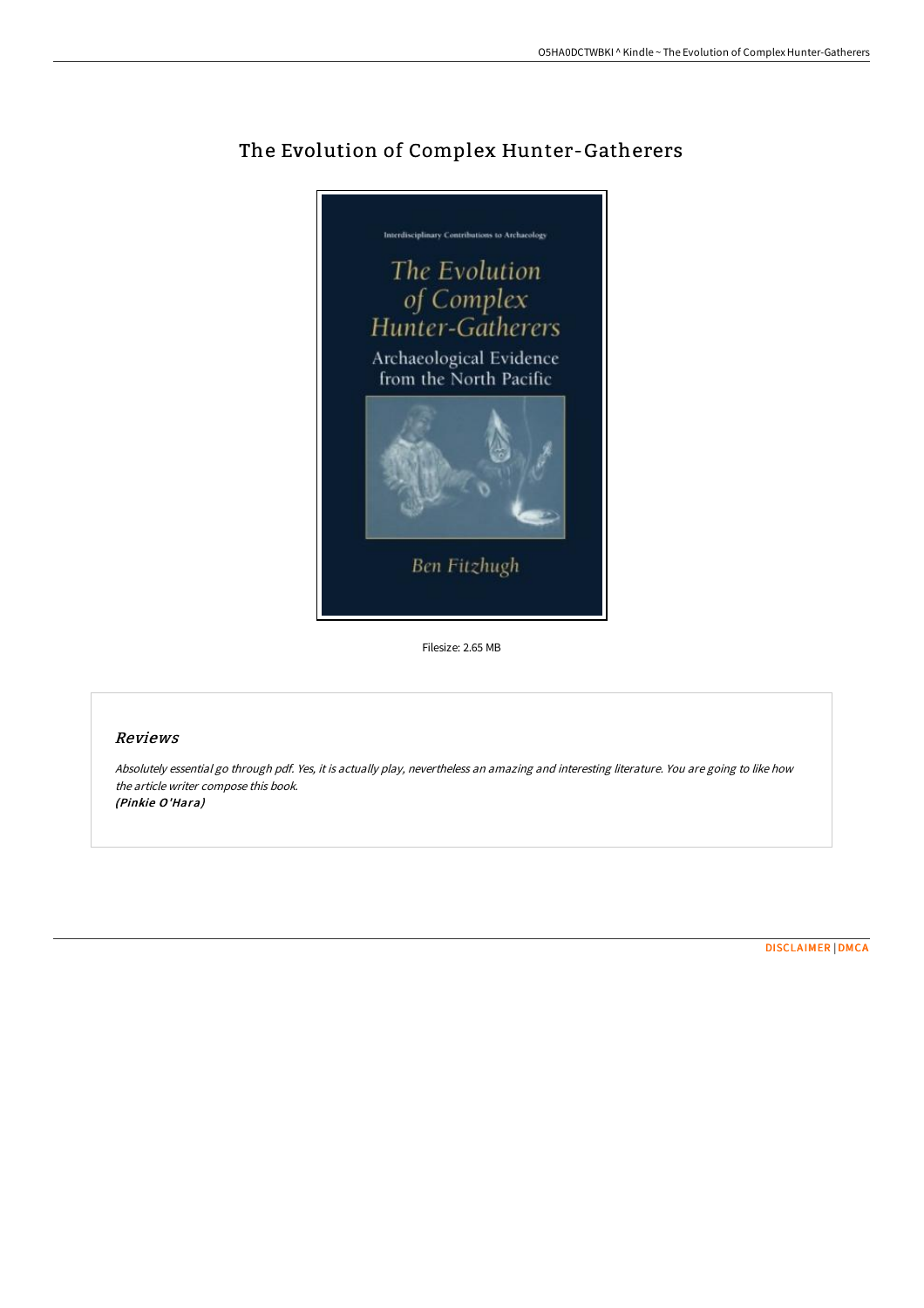### THE EVOLUTION OF COMPLEX HUNTER-GATHERERS



**DOWNLOAD PDF** 

To get The Evolution of Complex Hunter-Gatherers PDF, you should click the web link under and download the ebook or gain access to other information which are related to THE EVOLUTION OF COMPLEX HUNTER-GATHERERS ebook.

Book Condition: New. Publisher/Verlag: Springer, Berlin | Archaeological Evidence from the North Pacific | This book makes a contribution to the developing field of complex hunter-gatherer studies with an archaeological analysis of the development of one such group. It examines the evolution of complex hunter-gatherers on the North Pacific coast of Alaska. It is one of the first books available to examine in depth the social evolution of a specific complex hunter-gatherer tradition on the North Pacific Rim and will be of interest to professional archaeologists, anthropologists, and students of archaeology and anthropology. | 1 The Evolution of Complex Hunter-Gatherers.- 1.1. Introduction.- 1.1.1. Social Complexity-A Definition.- 1.1.2. Complex Hunter-Gatherers-A Definition.- 1.2. The North Pacific Rim.- 1.2.1. Causality.- 1.3. Theoretical Orientation.- 2 The Kodiak Environment.- 2.1. The Physical Environment.- 2.2 Geology.- 2.3. Ecology.- 2.3.1. Terrestrial Ecozone.- 2.3.2. Littoral Ecozone.- 2.3.3. Marine Ecozone.- 2.3.4. Riverine Ecozone.- 2.4. Temporal Dimensions of Environmental Variability.- 2.4.1. Seasonal Scale Variability.- 2.4.2. Subseasonal Variation.- 2.4.3. Inter-annual Scale Variation.- 2.4.4. Long Scale Variation.- 3 A Historical Framework.- 3.1. Overview.- 3.2. Ocean Bay I and II (7500-3500 BP).- 3.3. Ocean Bay to Kachemak Transition.- 3.4. Early Kachemak/Old Kiavak (3200-2500 BP).- 3.5. Late Kachemak /Three Saints Phase (2500-800 BP).- 3.6. Kachemak-Koniag: Transition, Discontinuity or Replacement?.- 3.7. Koniag (800-200 BP).- 3.8. Alutiiq/Russian-America (AD 1784-1864).- 3.9. Alutiiq/US America (AD 1867-present).- 3.10. Summary.- 4 Complex Hunter-Gatherers on the Kodiak Archipelago.- 4.1. Introduction.- 4.2. Feast and Famine for the Kodiak Alutiiq.- 4.3. Potlatch Feasting.- 4.4. Gender Relations.- 4.5. Leadership.- 4.6. Property Ownership.- 4.7. Trade.- 4.8. Warfare.- 4.9. Slavery.- 4.10. Summary.- 5 Colonization.- 5.1. Background.- 5.2. Maritime Adaptation.- 5.3. Evidence for the Earliest Occupants of Kodiak.- 5.3.1. Estimating the Timing of Colonization.- 5.4. Lifeways of Early Holocene Coastal Peoples.- 6 Modeling Emergent Complexity on the North Pacific.- 6.1. Introduction.- 6.1.1. Modeling.- 6.1.2. Outline of Theoretical...

 $\boxed{=}$ Read The Evolution of Complex [Hunter-Gatherer](http://albedo.media/the-evolution-of-complex-hunter-gatherers.html)s Online  $\mathbb{R}$ Download PDF The Evolution of Complex [Hunter-Gatherer](http://albedo.media/the-evolution-of-complex-hunter-gatherers.html) s